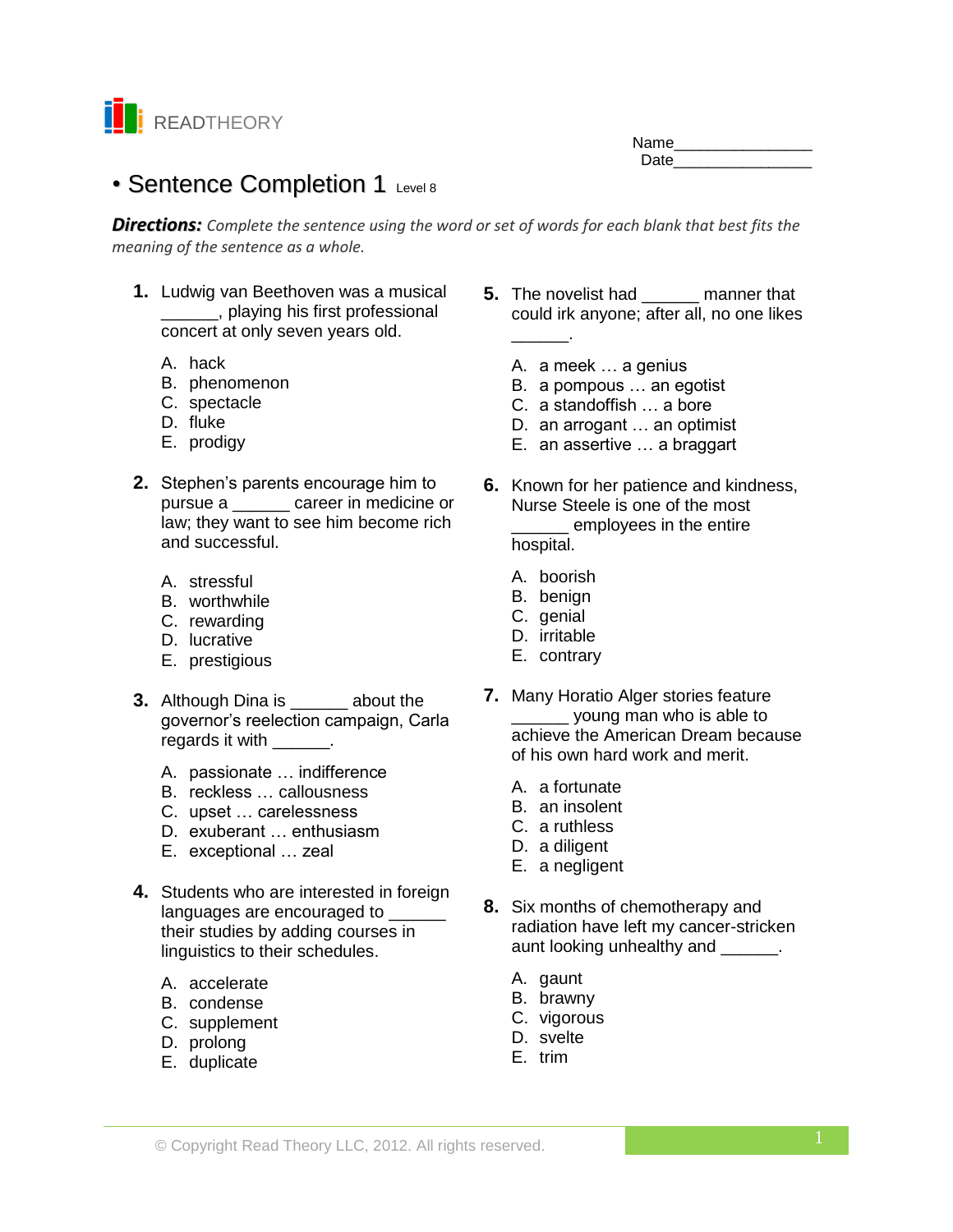# **Answers and Explanations**

# **1) E**

The main clue in this question is the phrase "playing his first professional concert at only seven years old." This describes Beethoven's musical skills and implies that he had great talent at a young age*.* The missing word describes what Beethoven was. A *prodigy* is someone who has great talent or ability at a very young age, so choice **(E)** is correct.

**(A)** is incorrect because a *hack* is a person who works solely for money. Nothing in the prompt implies that Beethoven played music only for money.

**(B)** is incorrect because a *phenomenon* is a rare or significant occurrence or event. Although it is not common to see child musicians as highly skilled as Beethoven was, this is too general in meaning to work in context. A phenomenon can be something besides a talented child.

**(C)** is incorrect because a *spectacle* is a notable or entertaining public display. Although it is not common to see child musicians as highly skilled as Beethoven was, this is too general in meaning to work in context. A spectacle can be something besides a talented child.

**(D)** is incorrect because a *fluke* is a mistake or stroke of luck. Nothing in the prompt implies that Beethoven's skill was the result of a mistake.

### **2) D**

The main clue in this sentence is the semicolon, which is used to link independent clauses that state similar information. This means that what Stephen's parents "encourage him to pursue" is related to the fact that "they want to see him become rich and successful." The missing word must therefore mean rich and successful. Since *lucrative* means producing a great deal of profit, choice **(D)** is correct.

**(A)** is incorrect because *stressful* means causing mental or emotional anguish. There is no logical relationship between having a career that is stressful and becoming "rich and successful." Many stressful jobs do not lead to high earnings or wealth.

**(B)** is incorrect because *worthwhile* means important or worth the time and effort spent. There is no logical relationship between having a career that is worthwhile and becoming "rich and successful." Many worthwhile and important careers do not result in high earnings or wealth.

**(C)** is incorrect because *rewarding* means providing satisfaction. There is no logical relationship between having a career that is rewarding and becoming "rich and successful," since rewarding is not synonymous with making money.

**(E)** is incorrect because *prestigious* means inspiring respect and admiration. There is no logical relationship between a career that is prestigious and becoming "rich and successful." Not all prestigious or high-status careers necessarily result in high earnings or wealth.

#### **3) A**

The main clue in this question is the word "although," which means that two things are related in a negative or opposite way. The correct choice will set up an opposite relationship between how Dina feels "about the governor's reelection campaign" and how Carla regards it. *Passionate* means showing strong feelings, while *indifference* is a lack of interest or concern. These are opposites, so choice **(A)** is correct.

**(B)** is incorrect because it does not provide a pair of opposites. *Reckless* means careless, while *callousness* is hardheartedness or showing no sympathy. These words have no clear relationship.

**(C)** is incorrect because it does not provide a pair of opposites. *Upset* means unhappy or worried, while *carelessness* is negligence or a lack of care. These words have no clear relationship.

**(D)** is incorrect because it does not provide a pair of opposites. *Exuberant* means filled with lively energy and excitement, while *enthusiasm* is eagerness and enjoyment. These words are almost synonyms, not opposites of each other.

**(E)** is incorrect because it does not provide a pair of opposites. *Exceptional* means outstanding or very good, while *zeal* is great energy or enthusiasm. These words have no clear relationship.

#### **4) C**

The main clue in this question is the phrase "adding courses in linguistics." This phrase explains how students can do what the missing word describes. By adding courses, one would be adding to "their studies," so the missing word must mean add*.* Because *supplement* means to make something more complete by adding to it, choice **(C)** is correct.

**(A)** is incorrect because *accelerate* means to speed up. Nothing in the prompt implies that linguistics courses can make a student's education go by faster.

**(B)** is incorrect because *condense* means to concentrate or shorten. Nothing in the prompt implies that linguistics courses can make a student's education become shorter.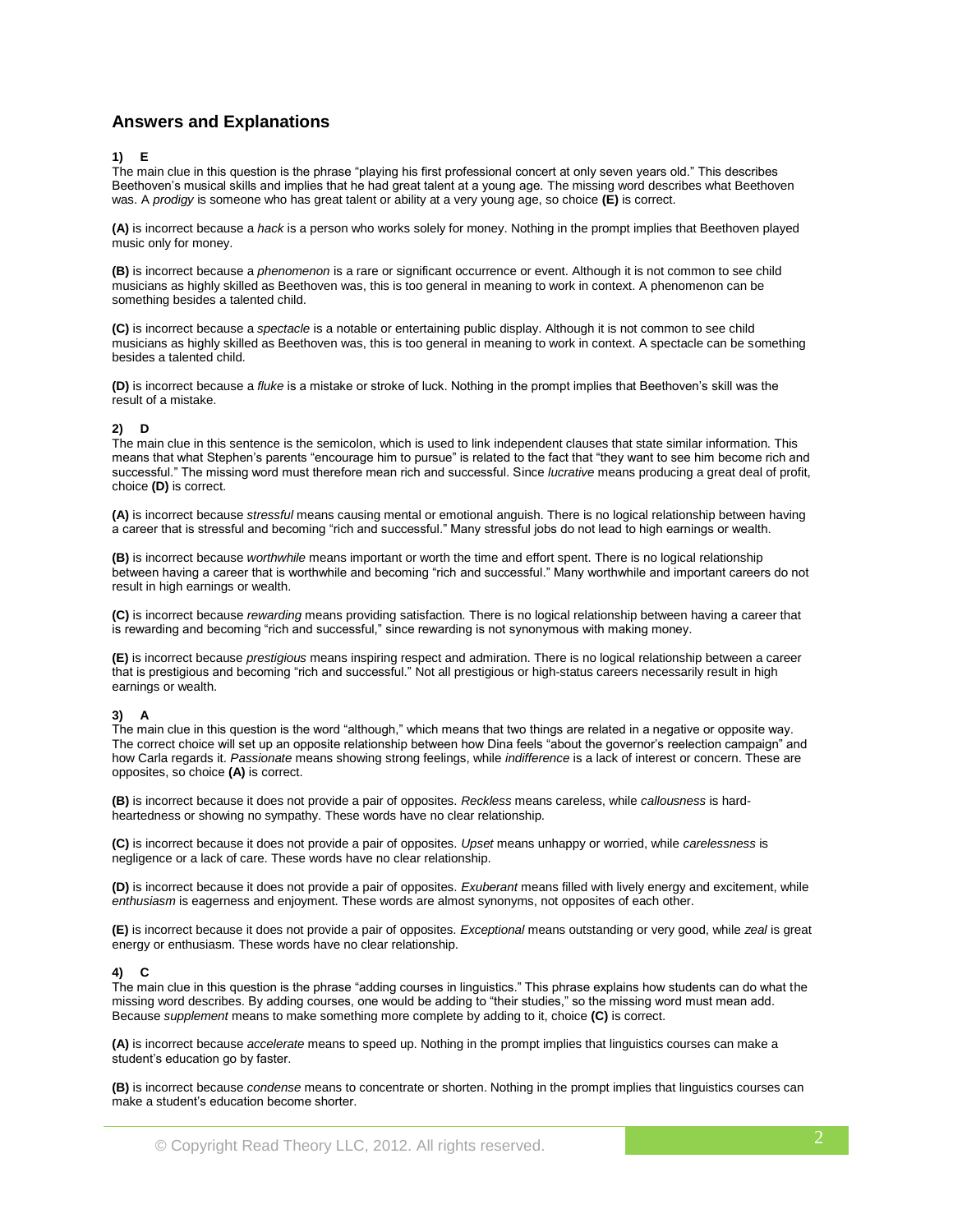**(D)** is incorrect because *prolong* means to make longer. Nothing in the prompt implies that linguistics courses can make a student's education grow longer.

**(E)** is incorrect because *duplicate* means to make a second copy. Nothing in the prompt implies that linguistics courses can make a student's education double or be copied.

# **5) B**

The main clue in this question is the phrase "after all," which links together clauses that state similar information. Here, the part of the sentence that contains "after all" is used to explain why the novelist's tone "could irk anyone." This means that the author's "manner" must relate to what "no one likes." *Pompous* means arrogant or affectedly self-important, while *an egotist* is someone who is self-conceited or arrogant. These words have similar meanings, so choice **(B)** is correct.

**(A)** is incorrect because it does not set up a logical relationship. *Meek* means submissive, while *a genius* is someone who is very smart. These words have no clear relationship.

**(C)** is incorrect because it does not set up a logical relationship. *Standoffish* means unfriendly, while *a bore* is someone who is dull and uninteresting. These words have no clear relationship.

**(D)** is incorrect because it does not set up a logical relationship. *Arrogant* means having an inflated or exaggerated view of oneself, while *an optimist* is someone who is hopeful and confident about the future. These words have no clear relationship.

**(E)** is incorrect because it does not set up a logical relationship. *Assertive* means having a confident and forceful personality, while *a braggart* is someone who brags or boasts about himself or herself. These words have no clear relationship, since an assertive person might not be a braggart.

#### **6) C**

The main clue in this question is the phrase "known for her patience and kindness." This phrase, like the missing word, describes Nurse Steele, so the missing word must likewise mean patient or kind. Because *genial* means friendly and cheerful, choice **(C)** is correct.

**(A)** is incorrect because *boorish* means insensitive or crude. This does not set up a logical relationship with the fact that Nurse Steele is "known for her patience and kindness."

**(B)** is incorrect because *benign* means harmless. Although this may describe Nurse Steele, nothing in the prompt implies that she is either harmful or harmless.

**(D)** is incorrect because *irritable* means easily angered. This does not set up a logical relationship with the fact that Nurse Steele is "known for her patience and kindness."

**(E)** is incorrect because *contrary* means oppositional or unfavorable. This does not set up a logical relationship with the fact that Nurse Steele is "known for her patience and kindness."

#### **7) D**

The main clue in this question is the phrase "hard work," which describes the "young man" in the stories. The missing word likewise describes the young man, so it must also mean hardworking. Because *diligent* means hardworking, choice **(D)** is correct.

**(A)** is incorrect because *fortunate* means lucky. This does not work because being lucky is not related to being hardworking.

**(B)** is incorrect because *insolent* means rude and arrogant. Nothing in the prompt implies that the "young man" in the stories is either rude or arrogant, since the prompt only implies that he is hardworking.

**(C)** is incorrect because *ruthless* means having no pity or compassion for others. Nothing in the prompt implies that the "young man" in the stories lacks compassion for others, since the prompt only implies that he is hardworking.

**(E)** is incorrect because *negligent* means careless. Nothing in the prompt implies that the "young man" in the stories is careless, since the prompt only implies that he is hardworking.

#### **8) A**

The main clues in this question are "cancer-stricken" and "unhealthy." The correct choice must describe the narrator's aunt's appearance as it relates to these two qualities. Both of these are characteristics describing someone who is ill. *Gaunt* means unhealthily or excessively thin, and it would describe someone who is sick, so choice **(A)** is correct.

**(B)** is incorrect because *brawny* means muscular or powerful. This word does not set up a logical relationship with "cancerstricken" and "unhealthy."

**(C)** is incorrect because *vigorous* means strong or powerful. This word does not set up a logical relationship with "cancerstricken" and "unhealthy."